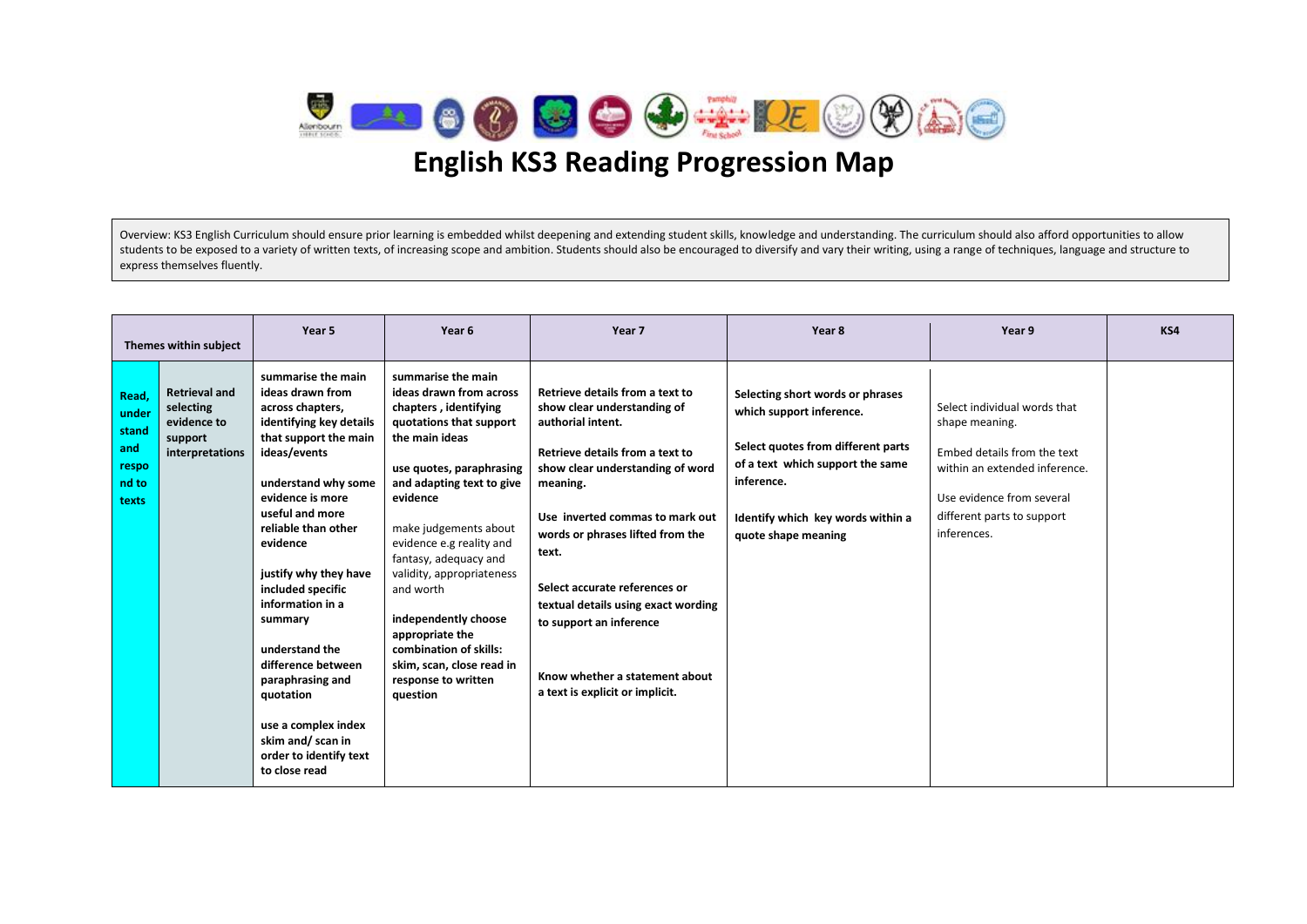

 $\mathbf{r}$ 

 $\overline{\phantom{a}}$ 

 $\overline{\phantom{a}}$ 

| Inference,<br>language and | EL<br>adjust initial thinking                                                                                                   | EI.                                                                                                                                | Inference                                                                                               | Inference                                                                                                                                   | Inference                                                                                                                                                  |  |
|----------------------------|---------------------------------------------------------------------------------------------------------------------------------|------------------------------------------------------------------------------------------------------------------------------------|---------------------------------------------------------------------------------------------------------|---------------------------------------------------------------------------------------------------------------------------------------------|------------------------------------------------------------------------------------------------------------------------------------------------------------|--|
| structure                  | about the meaning of<br>a word through<br>gathering more<br>information from the<br>context                                     | draw on prior learning<br>and new vocabulary to<br>make inferences linked<br>to a new text                                         | Create a detailed inference of a<br>writer's intention.                                                 | Use detailed language and<br>description to add clarity to<br>inferences.                                                                   | Create detailed inferences<br>drawing on the context of a<br>novel.                                                                                        |  |
|                            | infer meaning from<br>figurative language<br>(eg personification,<br>similes, metaphors,<br>abstract language,<br>onomatopoeia) | <b>CI</b><br>identify that language<br>choice and register can<br>infer formality and<br>intended audience<br>identify grammatical | Understand the writer chooses the<br>writing tools deliberately to<br>influence the reader.<br>Language | Use 'because' to explain how<br>inference links to evidence.<br>Use synonyms of words for key<br>ideas to make inferences<br>sophisticated. | Create detailed inferences<br>drawing ideas from across a<br>text<br>Create detailed inferences<br>drawing on understanding of a<br>character's motivation |  |
|                            | <b>CI</b><br>identify grammatical<br>features of a sentence<br>that infer additional                                            | features of a sentence<br>that infer additional<br>information active,<br>passive, subjunctive,                                    | identify a range of figurative<br>language used by the writer.                                          | Language                                                                                                                                    | Language                                                                                                                                                   |  |
|                            | information<br>prefixes/suffixes,<br>relative clauses,                                                                          | adverbials, ellipsis, semi-<br>colon, colon, hyphens                                                                               | Identify what reader response is<br>desired by the writer by their<br>choice of language                | Justify what reader response is<br>caused by a writer's choice of<br>language.                                                              | Explore what reader response<br>is caused by a writer's choice<br>of language                                                                              |  |
|                            | adverbs, modal verbs,<br>adverbials, commas<br>to mark clauses,<br>commas for<br>parenthesis, brackets,                         | GI<br>identify<br>similarities/shared<br>themes between texts                                                                      | Understand that characters have<br>been constructed by the writer to<br>create effect.                  | Understand how meaning is shaped<br>by narration/narrators<br>Evaluate an author's viewpoint and                                            | Understand how a writer can<br>use a semantic field to shape<br>meaning.                                                                                   |  |
|                            | dashes<br>GI<br>identify themes<br>within a text                                                                                |                                                                                                                                    | Understand that an author can<br>choose metaphors to shape<br>meaning.                                  | stylistic choices.<br>Make informed predictions based<br>on reading                                                                         | Understand that a writer can<br>use imagery to shape meaning.<br>Understand how a writer uses                                                              |  |
|                            | distinguish between<br>statements of fact<br>and opinion                                                                        |                                                                                                                                    | Understand that an author can<br>choose similes to shape meaning.<br>Understand that an author can      | Understand how a writer uses the<br>theme of mystery within their<br>writing.                                                               | the theme of fear within their<br>writing.<br>Understand how a writer uses                                                                                 |  |
|                            |                                                                                                                                 |                                                                                                                                    | choose verbs and adverbs to<br>shape meaning.                                                           |                                                                                                                                             | the theme of hope within their<br>writing                                                                                                                  |  |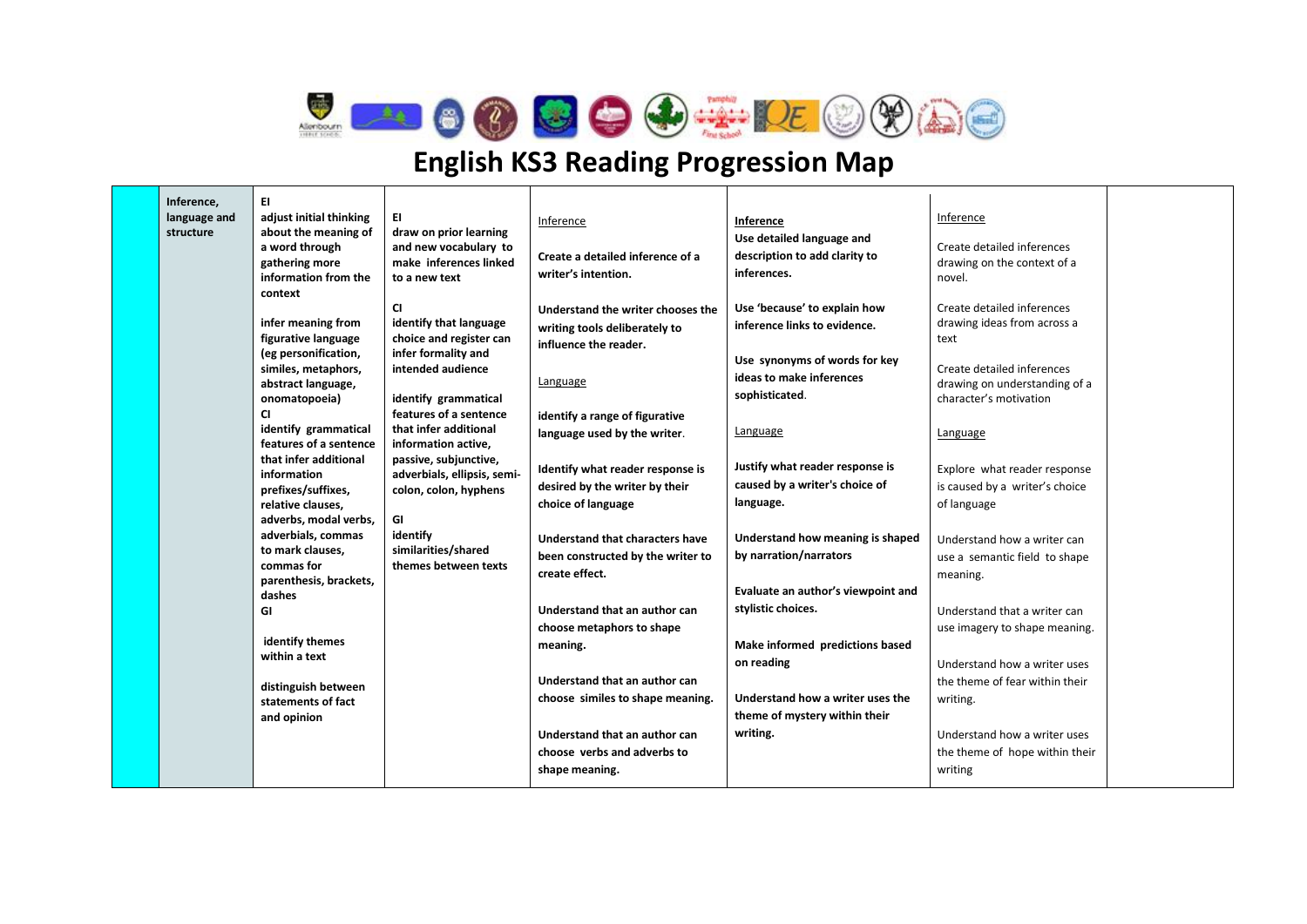

|  | Understand that an author can       | Understand that a setting has been  | Understand how a writer can    |  |
|--|-------------------------------------|-------------------------------------|--------------------------------|--|
|  | choose adjectives to shape          | constructed by the writer to create | use the theme of regret within |  |
|  | meaning.                            | effect.                             | their writing.                 |  |
|  |                                     |                                     |                                |  |
|  | Understand that an author can use   | Understand that an author can use   | Understand how connotations    |  |
|  | colloquial language to shape        | personification to shape meaning.   | can lead to different          |  |
|  | meaning.                            |                                     | interpretations of a text.     |  |
|  |                                     |                                     |                                |  |
|  |                                     | Understand that an author can use   |                                |  |
|  | Understand that an author can use   | pathetic fallacy to shape meaning   |                                |  |
|  | monologue shape meaning.            |                                     |                                |  |
|  |                                     | Understand why a writer makes       |                                |  |
|  | Understand that words can have      | language choices to create the      |                                |  |
|  | connotations that shape meaning.    | effect of sympathy.                 | Non-fiction specific           |  |
|  |                                     |                                     |                                |  |
|  | Understand why a writer makes       | Use 'could' to explore different    | Understand how cyclical        |  |
|  | language choices to create the      | interpretations of language.        | structure can influence the    |  |
|  | effect of tension                   |                                     | reader.                        |  |
|  |                                     | Non-fiction specific                |                                |  |
|  | Understand that an author can       |                                     |                                |  |
|  |                                     |                                     | Understand how descriptive     |  |
|  | choose rhyme in shaping a text.     | Understand how personal pronouns    | language can be used to        |  |
|  |                                     | can influence the reader.           | influence an audience.         |  |
|  | Understand that an author can       |                                     |                                |  |
|  | choose rhythm in shaping a text.    | Understand how emotive language     |                                |  |
|  |                                     | can influence the reader.           |                                |  |
|  | Understand that an author can       |                                     |                                |  |
|  | choose repetition when shaping a    | Understand how anecdotes can        |                                |  |
|  | text.                               | influence the reader.               |                                |  |
|  |                                     |                                     |                                |  |
|  | Non-fiction specific                | Understand how statistics can       |                                |  |
|  |                                     | influence the reader.               |                                |  |
|  | Identify persuasive techniques in a |                                     |                                |  |
|  | piece of writing.                   |                                     |                                |  |
|  |                                     |                                     |                                |  |
|  |                                     |                                     |                                |  |
|  |                                     |                                     |                                |  |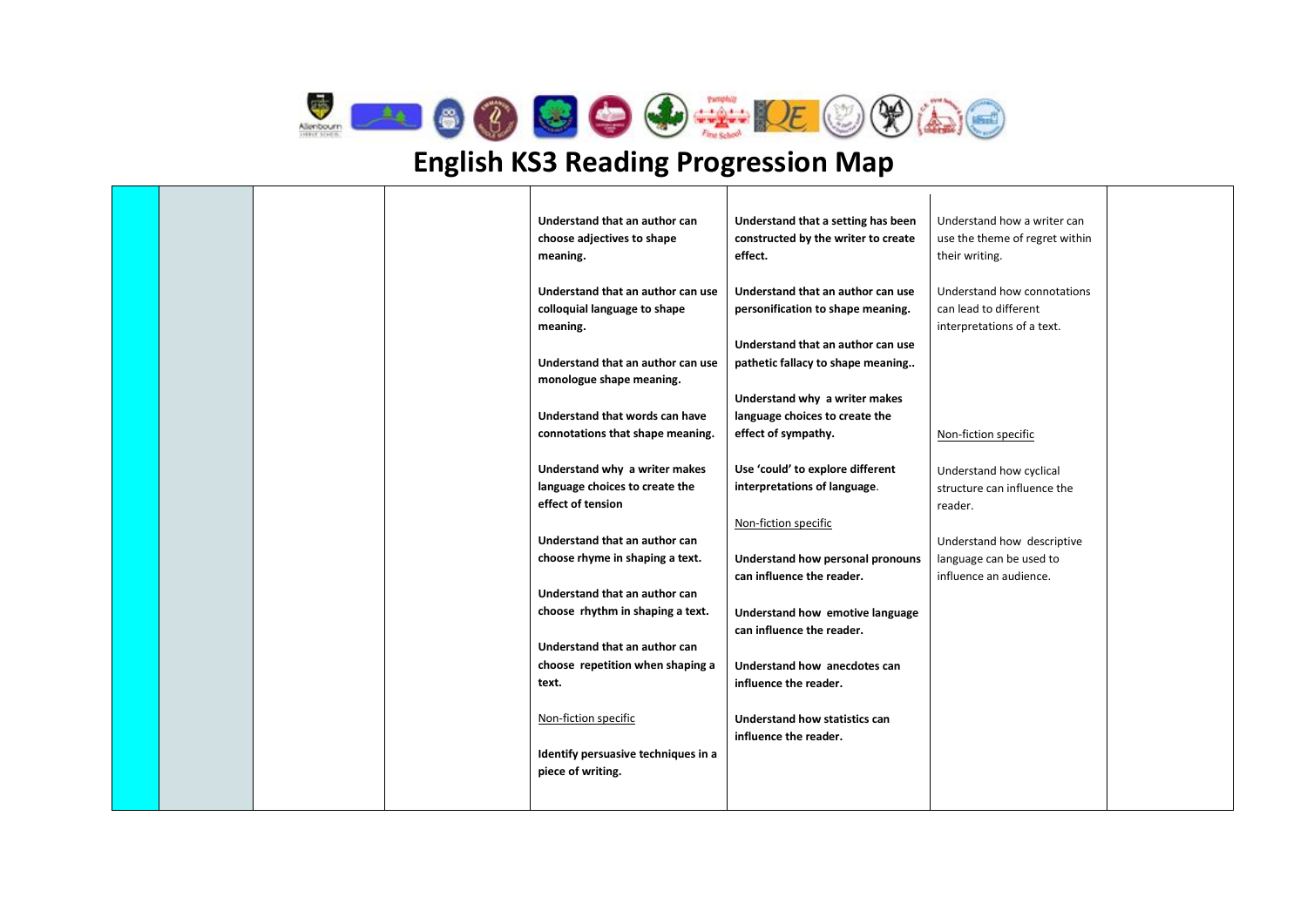

|  |  | <b>Understand how direct address</b>     | Recognise that the presentation of | Structure                        |
|--|--|------------------------------------------|------------------------------------|----------------------------------|
|  |  | can influence the reader.                | facts can be used to infer an      |                                  |
|  |  |                                          | author's point of view.            | Understand that foreshadowing    |
|  |  |                                          |                                    | is the writer providing hints of |
|  |  |                                          | Understand that non-fiction texts  | what is to come.                 |
|  |  | <b>Understand how rhetorical devices</b> | are shaped by their audience       |                                  |
|  |  | can influence the reader.                |                                    | Understand the choice of motif   |
|  |  |                                          | Understand the different purposes  | is an idea that recurs through a |
|  |  | Understand how repetition can            | of nonfiction writing              | novel or extract                 |
|  |  | influence the reader.                    |                                    |                                  |
|  |  |                                          | Understand the common features     | Understand why a writer          |
|  |  |                                          | of non-fiction 'forms'             | makes structural choices to      |
|  |  |                                          |                                    | create the effect of empathy.    |
|  |  |                                          | Understand the main forms of non-  |                                  |
|  |  |                                          | fiction writing.                   | Understand why a writer          |
|  |  | Structure                                |                                    | makes structural choices to      |
|  |  |                                          | Evaluate the effectiveness of a    | create the effect of fear.       |
|  |  | Understand that a writer makes           | nonfiction writing                 |                                  |
|  |  | structural choices to create effect.     |                                    | Use 'could' to explore different |
|  |  |                                          | Compare how non-fiction texts      | interpretations of structure.    |
|  |  | Understand that an author can            | present an idea                    |                                  |
|  |  | choose how to start a novel or           |                                    | Comparison                       |
|  |  | chapter and this is called narrative     | Structure.                         |                                  |
|  |  | opening.                                 |                                    | Justify how a writer's methods   |
|  |  |                                          | Show knowledge of poetic           | create similarities between      |
|  |  | Understand that an author can            | terminology                        | texts.                           |
|  |  | choose how to finish a novel or          |                                    |                                  |
|  |  | chapter and this is called narrative     | Understand the writer can choose   | Justify how writer's methods     |
|  |  | closing.                                 | what to describe and when          | create differences between two   |
|  |  |                                          | (Camera's eye view') and this is   | texts.                           |
|  |  | Understand that narrative order is       | called narrative focus.            |                                  |
|  |  | the choice an author makes about         |                                    |                                  |
|  |  |                                          |                                    |                                  |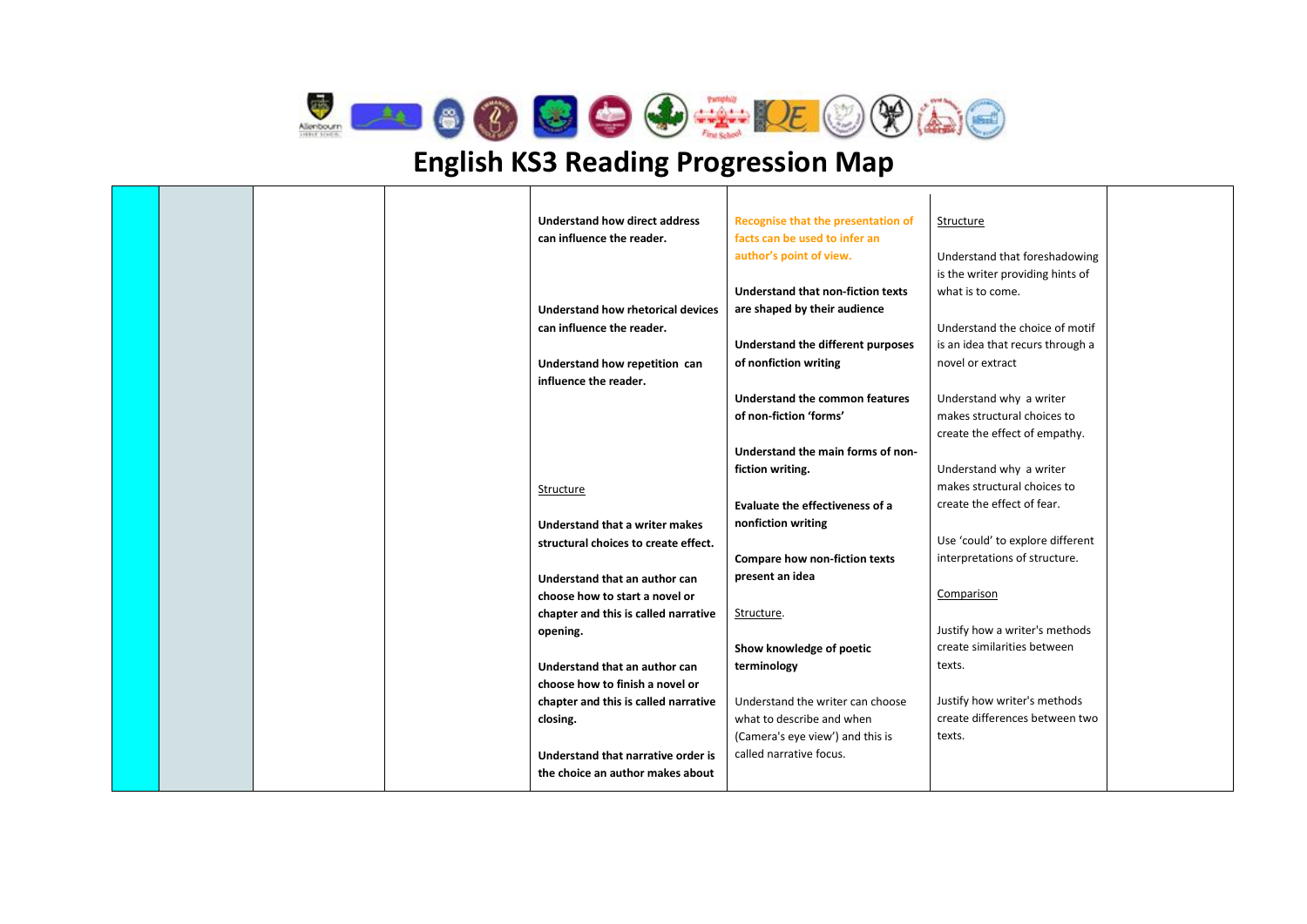

|  |  | how to start or finish a novel,<br>chapter or extract.<br>Understand that narrative voice is<br>the choice an author makes about<br>which person to write in.<br><b>Understand how punctuation</b><br>influences reader response<br>Comparison | Understand that juxtaposition<br>draws the attention of the reader<br>by describing two contrasting<br>things.<br>Understand that enjambment can<br>be used to shape meaning.<br>Understand that caesura can be<br>used to shape meaning<br>Understand how poetic techniques | Understand how a theme is<br>presented differently across<br>two texts.<br>Understand how language<br>techniques can be used in<br>different ways across two texts.<br>Understand how historical<br>context can cause differences<br>between texts. |  |
|--|--|------------------------------------------------------------------------------------------------------------------------------------------------------------------------------------------------------------------------------------------------|------------------------------------------------------------------------------------------------------------------------------------------------------------------------------------------------------------------------------------------------------------------------------|-----------------------------------------------------------------------------------------------------------------------------------------------------------------------------------------------------------------------------------------------------|--|
|  |  | contrast between texts.<br>Use inference to identify a<br>comparison between texts.                                                                                                                                                            | Understand that dialogue is a direct<br>reporting of speech to convey<br>character.<br>Understand why a writer makes<br>structural choices to create the<br>effect of tension                                                                                                |                                                                                                                                                                                                                                                     |  |
|  |  |                                                                                                                                                                                                                                                | Understand why a writer makes<br>structural choices to create the<br>effect of sympathy.<br>Comparison<br>Understand how a writer's<br>experience can cause differences<br>across texts.                                                                                     |                                                                                                                                                                                                                                                     |  |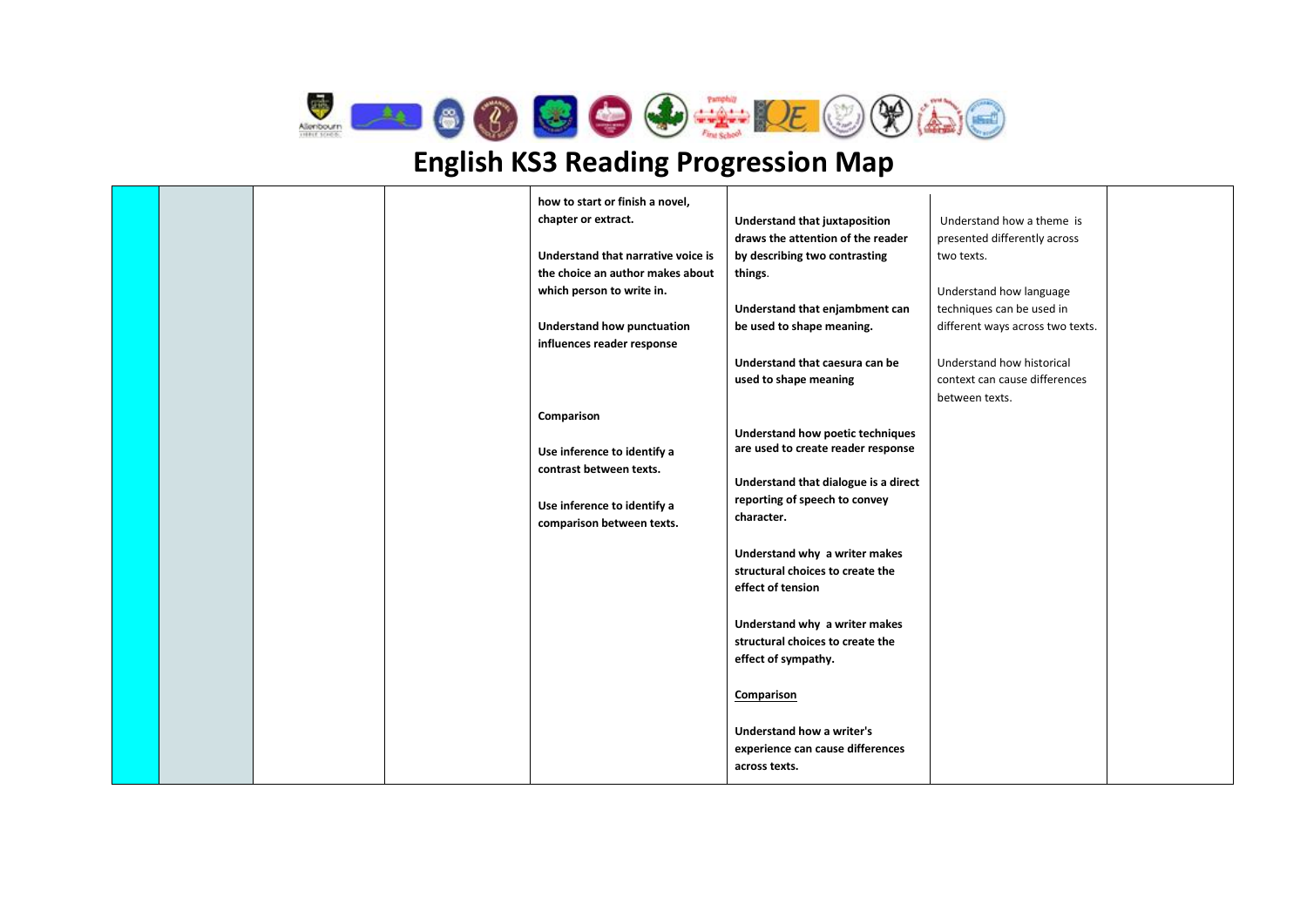

|                             |  |                                                                                                                                                                                                                                                                                                                                                                            | Understand how a writer's<br>experience can cause similarities<br>across texts.                                                                                                                                                                                                                                                                                                              |                                                                                                                                                                                                                                                                                                                                                                                                   |  |
|-----------------------------|--|----------------------------------------------------------------------------------------------------------------------------------------------------------------------------------------------------------------------------------------------------------------------------------------------------------------------------------------------------------------------------|----------------------------------------------------------------------------------------------------------------------------------------------------------------------------------------------------------------------------------------------------------------------------------------------------------------------------------------------------------------------------------------------|---------------------------------------------------------------------------------------------------------------------------------------------------------------------------------------------------------------------------------------------------------------------------------------------------------------------------------------------------------------------------------------------------|--|
| Contextual<br>Understanding |  | <b>Introduction to Literature</b><br>Understand what is meant by<br>Literature<br>Understand that a writer's own<br>experiences and life influences a<br>text.<br>Understand how the culture of<br>Ancient Greece influences the<br>narrative of Prometheus Bound.<br>Understand how the culture of<br><b>Medieval England influences the</b><br>narrative of King Arthur. | <b>War Poetry</b><br>Understand what day to day life<br>was like for a soldier in WW2<br>Understand the psychological<br>effects of experiencing conflict.<br>Long way down<br>Understand how events in an<br>author's life can influence their<br>writing<br>Understand the problems faced by<br>in some impoverished African<br><b>American communities</b><br>Understand what is meant by | Shakespeare<br>Understand how the life<br>experiences of William<br>Shakespeare influenced his<br>writing.<br>Understand how the influence<br>of the monarch shaped<br>Shakespeare's writing<br>Understand the influence of<br>superstition in the Elizabethan<br>era on Shakespeare's writing.<br>Understand the role of religion<br>in life in Elizabethan England.<br><b>Victorian England</b> |  |
|                             |  | Understand how the culture of<br><b>Elizabethan England influenced</b><br>Shakespeare's writing.<br>Understand how the culture of<br>late 1700s Europe and Shelley's<br>life experiences influenced<br>'Frankenstein'                                                                                                                                                      | gun/gang violence, its causes and<br>consequences<br>To know and identify African<br>American vernacular<br><b>Mystery short stories</b><br>To be added by Jerry<br><b>Speeches</b><br>Understand the history of<br>segregation in US                                                                                                                                                        | Understand how the life<br>experiences of Charles Dickens<br>influenced his writing.<br>Understand how the poor law<br>affected Victorian society.<br>Understand the effect of the<br>industrial revolution on the UK.                                                                                                                                                                            |  |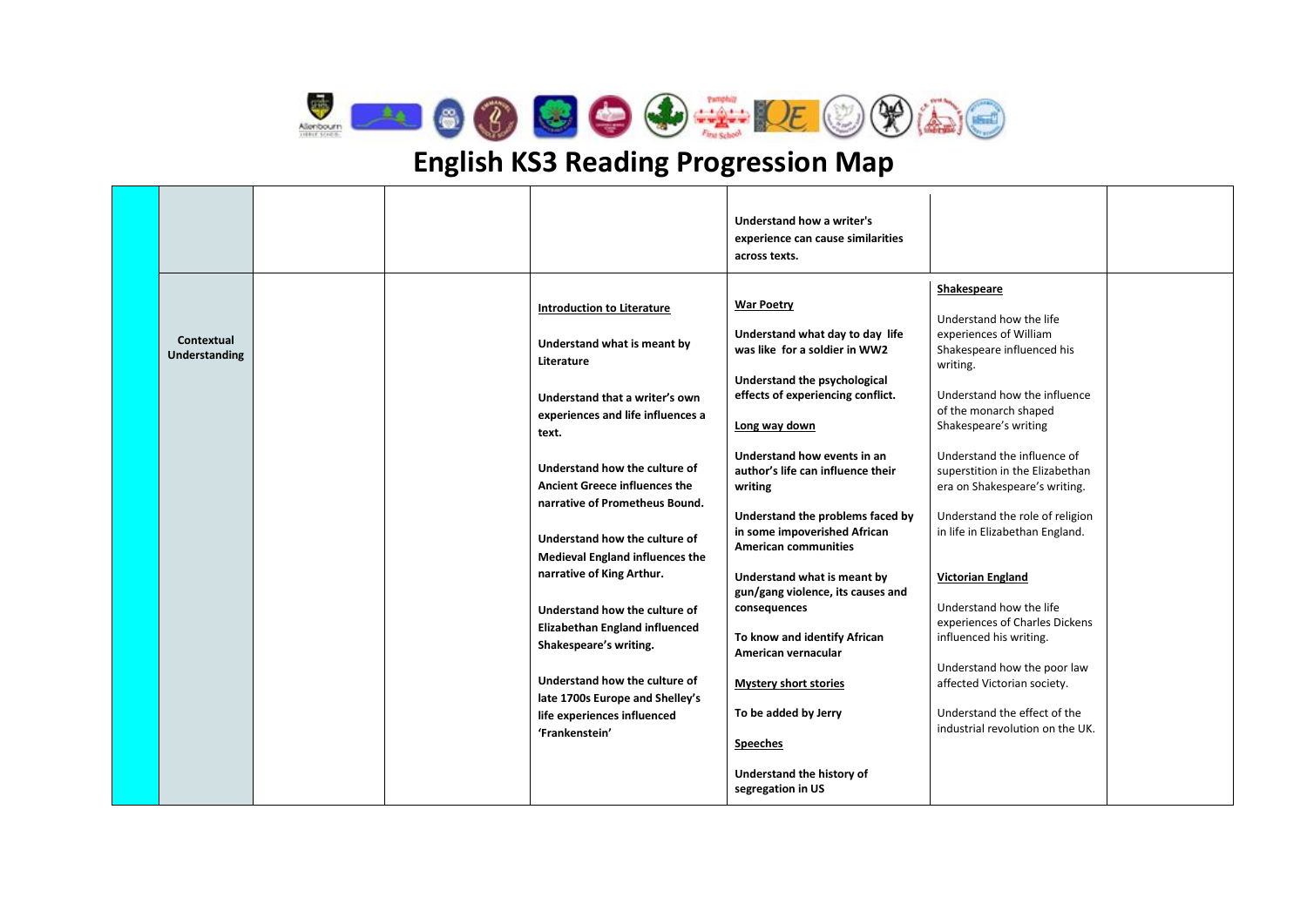

 $\top$ 

 $\overline{\phantom{a}}$ 

|  |  | Understand the features of<br>Victorian London and how it<br>impacted people living there.                                         | Understand key moments and<br>figures in the US Civil Rights<br>movement.    |  |
|--|--|------------------------------------------------------------------------------------------------------------------------------------|------------------------------------------------------------------------------|--|
|  |  | To understand what life was like<br>for orphans in Victorian London                                                                | Understand key moments and<br>figures in the Black Lives Matter<br>movement. |  |
|  |  | <b>Private Peaceful</b>                                                                                                            | Understand key facts and opinions<br>about climate change.                   |  |
|  |  | Understand the experiences of<br>soldiers in the trenches in WW1.                                                                  | Understand the experiences of<br>Malala Yousafzai as a child.                |  |
|  |  | Understand some of the key<br>causes of WW1.                                                                                       |                                                                              |  |
|  |  | Understand the culture of pre<br>WW1 Britain.                                                                                      |                                                                              |  |
|  |  | Power to the People                                                                                                                |                                                                              |  |
|  |  | To understand that the writer can<br>be influenced by the context of the<br>time they were writing or the<br>events in their life. |                                                                              |  |
|  |  | To understand how protest<br>movements have led to the<br>creation of music, speeches and<br>poetry                                |                                                                              |  |
|  |  | To understand how political<br>figures such as MLK and JFK have                                                                    |                                                                              |  |